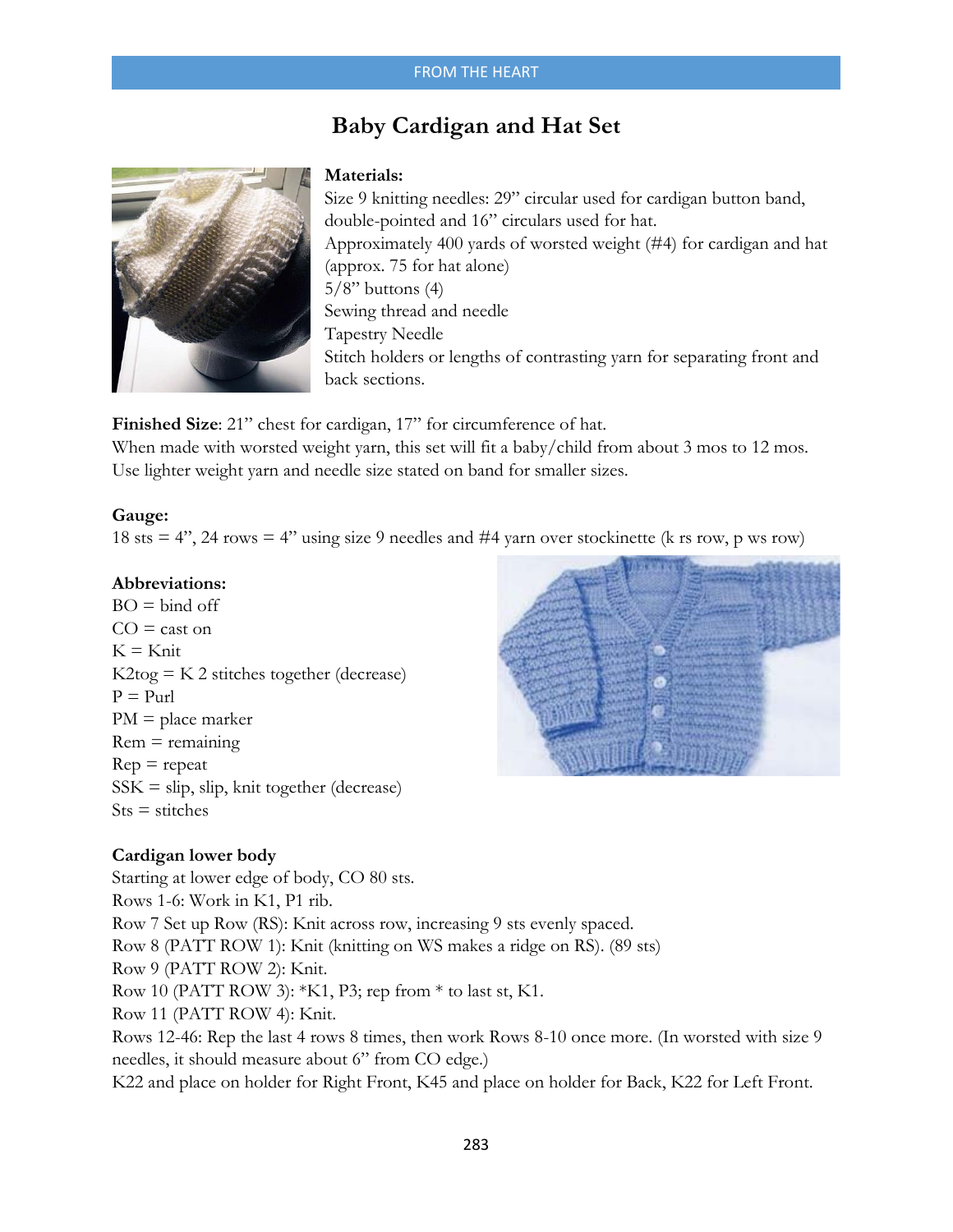# **Left front**

Row 1 (WS): Knit. (22 sts) Row 2 (Decrease at Neck Edge): K to last 3 sts, K2tog, K1. (21 sts) Row 3-4: Rep Rows 1-2. (20 sts) Row 5: Purl. Row 6: Rep Row 2. (19 sts) Rows 7-12: Rep last 2 rows 3 times. (16 sts) Rows 13-16: Rep Rows 1-2 twice. (14 sts) Rows 17: Purl. Row 18: Rep Row 2. (13 sts) Row 19-24: Work in Stockinette Stitch (K on RS, P on WS) without further decreasing. (13 sts) Row 25-28: Work in Garter Stitch (K each row). Row 29 on: Continue in Stockinette for another 3-4 rows, ending at armhole edge. Next Row: BO 1st 7 sts, work rest of row in Stockinette. Next Row: BO rem 6 sts. Cut yarn. **Right front**  Slip 22 sts from holder onto needle to work on WS. Row 1 (WS): Knit. (22 sts) Row 2 (Decrease at Neck Edge): K1, SSK, Knit to end of row. (21 sts) Row 3-4: Rep Rows 1-2. (20 sts) Row 5: Purl. Row 6: Rep Row 2. (19 sts) Rows 7-12: Repeat last 2 rows 3 times. (16 sts) Rows 13-16: Repeat Rows 1-2 twice. (14 sts) Rows 17-18: Rep Rows 5-6. (13 sts) Row 19-24: Work in Stockinette Stitch (K on RS, P on WS) without further decreasing. (13 sts) Row 25-28: Work in Garter Stitch (K each row). Row 29 on: Continue in Stockinette for another 3-4 rows, ending at armhole edge. Next Row: BO 1st 7 sts, work rest of row in Stockinette. Next Row: BO off rem 6 sts. Cut yarn. **Back**  Slip 45 sts from holder onto needle to work on WS. Row 1 (WS): Knit. Row 2-4: Knit. Rows 5-12: Work in Stockinette Stitch. Rows 13-16: Knit. Rows 17-24: Work in Stockinette Stitch. Rows 25-28: Work in Garter Stitch (Knit each row). Row 29 on: Continue in Stockinette for another 4 rows. Next Row: BO 1st 7 st, work rest of row in Stockinette. Next Row: BO 1st 7sts, work rest of row in Stockinette. Next Row: BO rem 31 sts. Cut yarn.

Sew fronts to back at shoulder seams.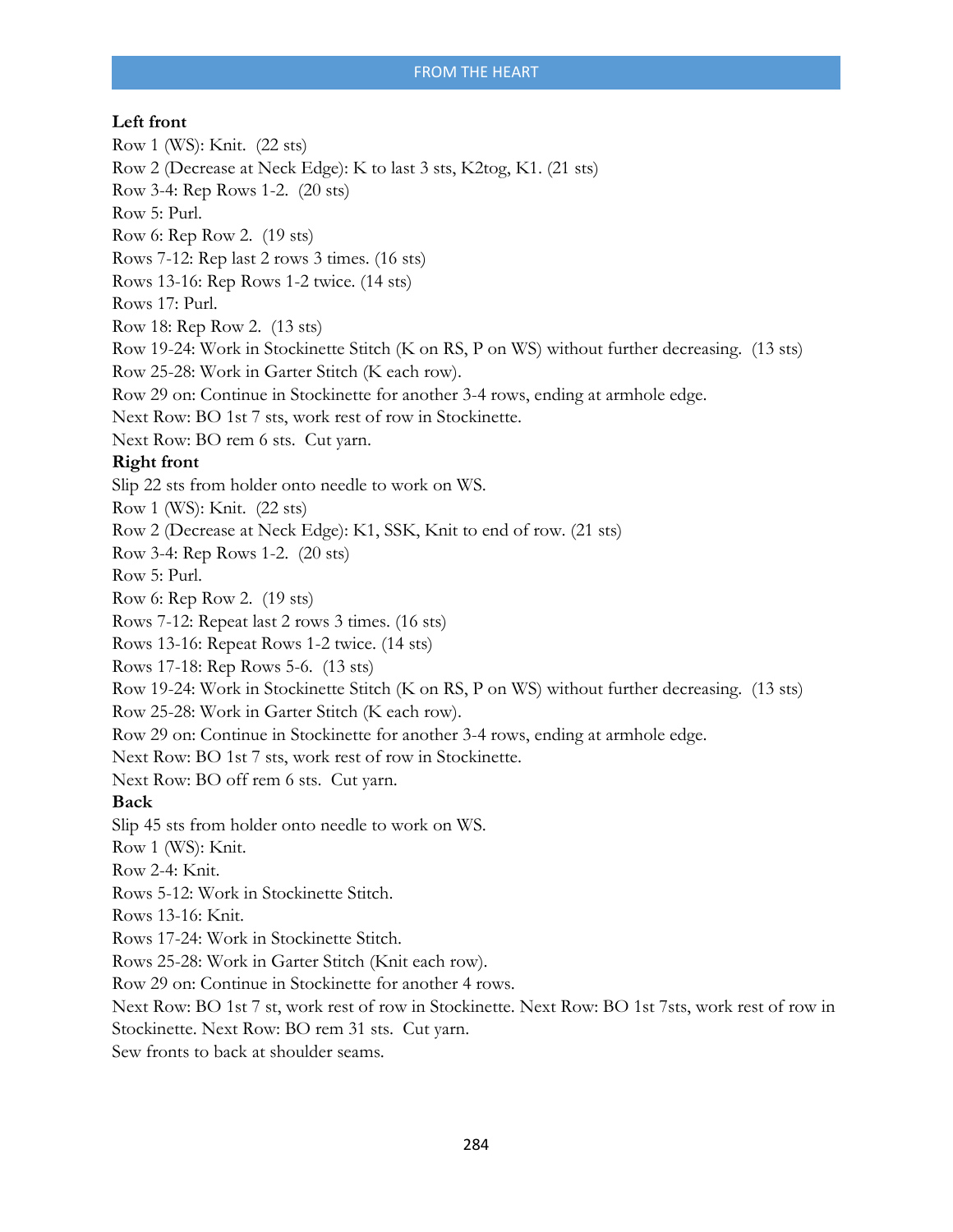#### **Sleeves**

Sleeves are worked in the round, decreasing 2 sts every 6th rnd. Rnd 1 (RS): Starting at underarm on RS, use double-pointed needles to pick up and knit 44 sts around armhole edge. Place marker for Rnd separator. Rnd 2: Purl. Rnd 3: Knit. Rnd 4: \*P1, K3; rep from \*. Decrease Rnd 5: K2tog, K to last 2 sts, K2tog. (42 sts) Rnd 6: Purl. Rnd 7: Knit. Rnd 8: \*K3, P1; rep from \* to last 2 sts, K2. Rnd 9: Knit. Rnd 10: Purl. Rnd 11: Rep Decrease Rnd 5. (40 sts) Rnd 12: K2, \*P1, K3; rep from \* to last 2 sts, P1, K1. Rnd 13: Knit. Rnd 14: Purl. Rnd 15: Knit. Rnd 16: Rep Rnd 12. Rnd 17: Rep Decrease Rnd 5. (38 sts) Rnd 18: Purl. Rnd 19: Knit. Rnd 20: K1, \*P1, K3; rep from \*, P1. Rnd 21: Knit. Rnd 22: Purl. Rnd 23: Rep Decrease Rnd 5. (36 sts) Rnd 24: \*P1, K3; rep from \*. Rnd 25: Knit. Rnd 26: Purl. Rnd 27: Knit. Rnd 28: Rep Rnd 24. Rnd 29: Rep Decrease Rnd 5. (34 sts) Rnd 30: Purl. Rnd 31: Knit. Rnd 32: \*K3, P1; rep from \* to last 2 sts, K2. Rnd 33: Knit. Rnd 34: Purl. Rnd 35: Rep Decrease Rnd 5. (32 sts) Rnd 36: K2, \*P1, K3; rep from \* to last 2 sts, P1, K1. Rnd 37: Knit. Rnd 38: Purl. Rnd 39: Knit. Rnd 40: Rep Rnd 36. Rnd 41: Rep Decrease Rnd 5. (30 sts) Rnd 42: Purl. Rnd 43: Knit. Rnd 44: K1, \*P1, K3; rep from \* to last st, P1. Rnd 45: Knit. Rnd 46: Purl. Rnd 47: Rep Decrease Rnd 5. (28 sts) Rnd 48: \*P1, K3; rep from \*. Rnd 49: Knit. Rnd 50: Purl. Work K1, P1 rib for 6 rows. BO. Cut yarn. Repeat for other sleeve.